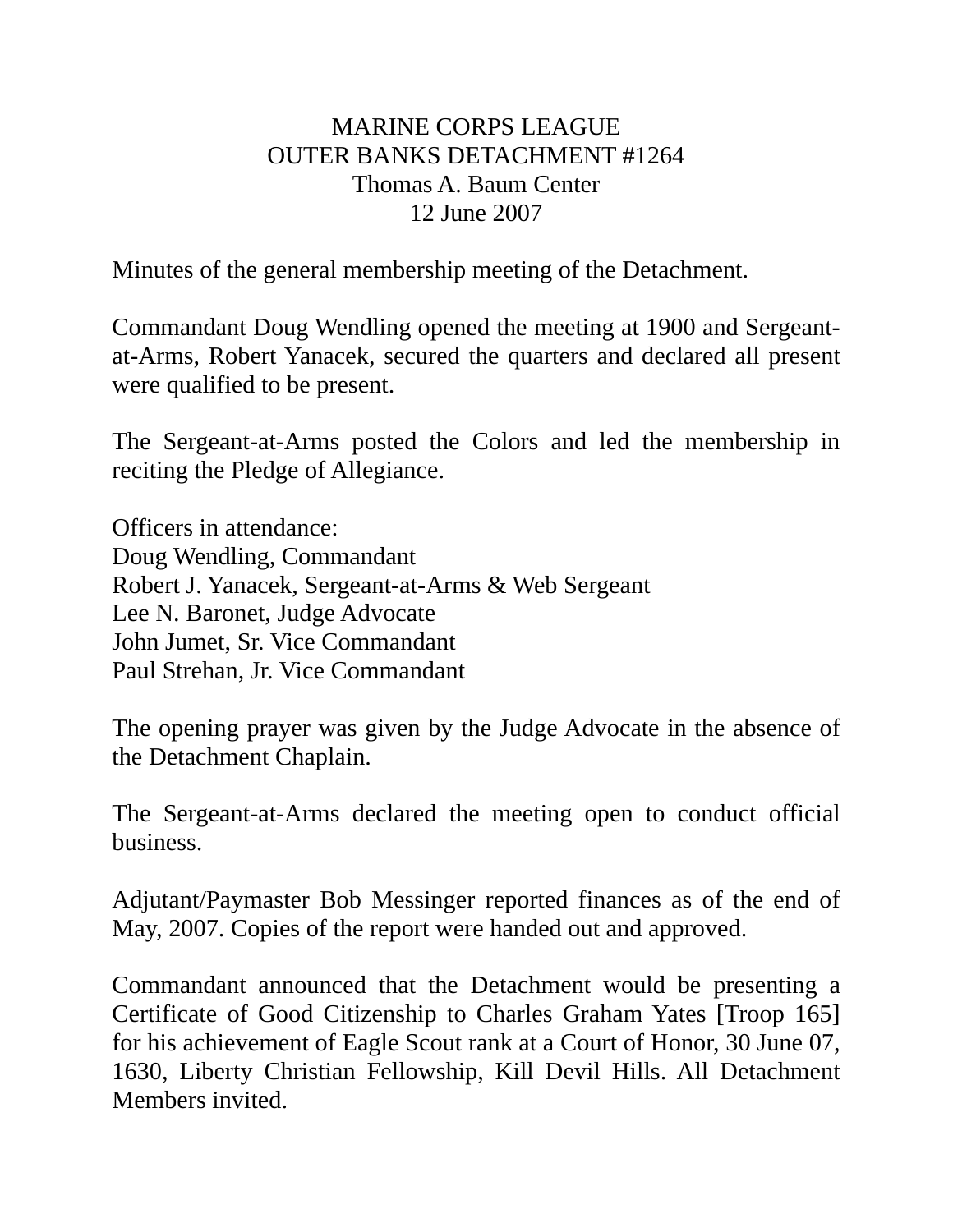Active duty member Matt Greene was married on 18 May 07. Matt was recently promoted to Corporal and he and his new wife Keisha are now at Camp Lejeune where Matt has been assigned as an instructor.

Detachment Member Dan Robertson and Heather Teal were married on the Beach, 10 June 07… Dan has been reactivated and begins another year tour on active duty July 2007.

Detachment Members participated in the Town of Nags Head Memorial Day Ceremony, 28 May 07.

## **June Birthdays:**

| <b>Kurt Dunkin</b>     | $2$ Jun  |
|------------------------|----------|
| <b>Bob Messinger</b>   | 9Jun     |
| Jim Pfizenmayer        | 10Jun    |
| Paul Strehan           | 11Jun    |
| <b>Tom Fentress</b>    | $15$ Jun |
| <b>Charlie Cameron</b> | $23$ Jun |
| Joe Montgomery         | 24Jun    |
| Bill O'Brien           | $25$ Jun |

New Business:

George Barlow, local citizen, son and father of Marines presented a Certificate of Appreciation for his Marine themed motorcycles which he displays regularly on the Outer Banks and his support of the Marine Corps League.

Commandant introduced William Turner, North Carolina District Veterans Service Officer [Elizabeth City] who presented an excellent overview of District Service veteran's affairs and his offices' support of veterans on the Outer Banks. Good information for all attendees.

Members in attendance discussed the viability of having meetings during the months of July and August. It was determined that such meetings